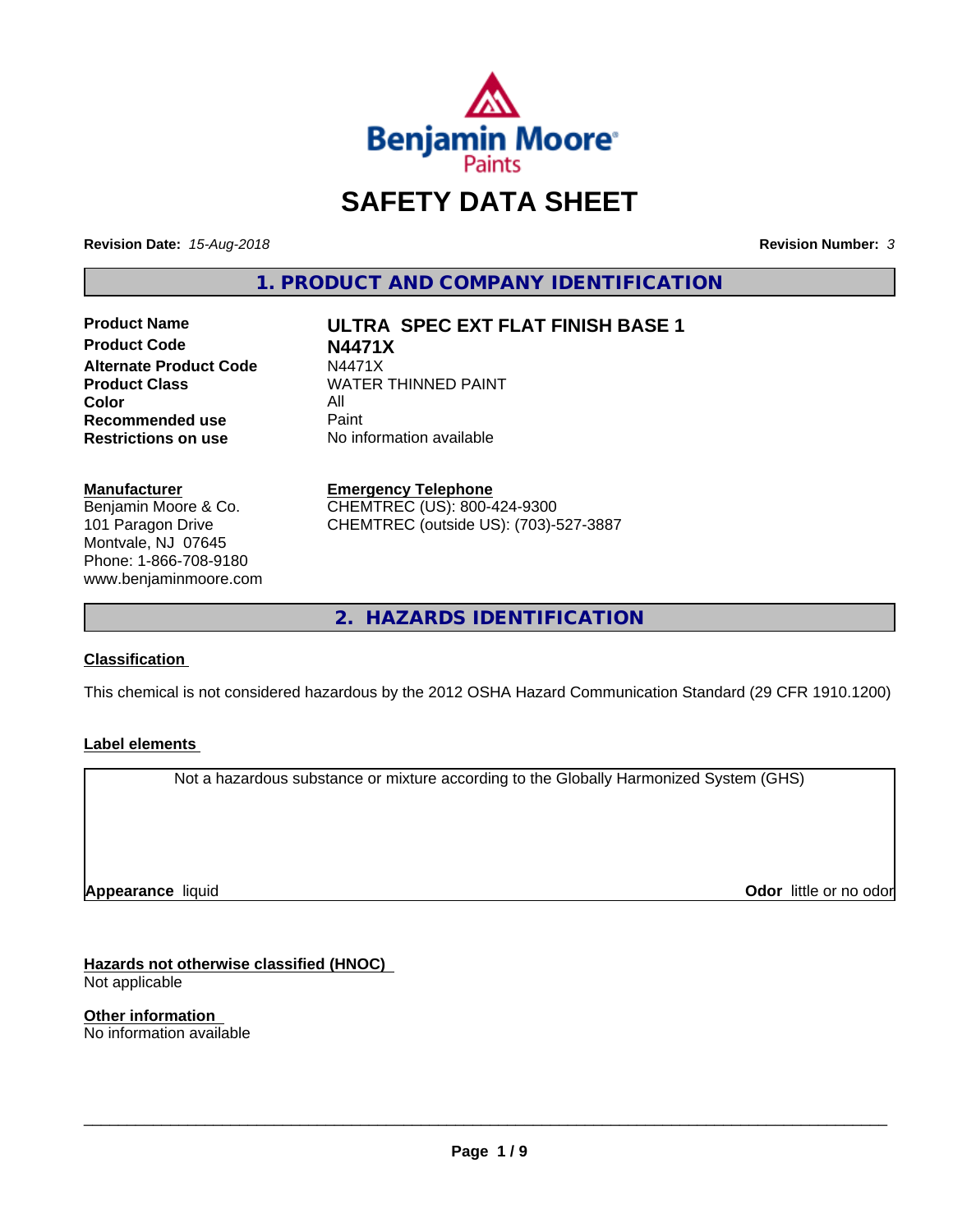## **3. COMPOSITION INFORMATION ON COMPONENTS**

| <b>Chemical name</b>            | <b>CAS No.</b> | Weight-% |
|---------------------------------|----------------|----------|
| Titanium dioxide                | 13463-67-7     |          |
| Zinc oxide                      | 1314-13-2      |          |
| Diatomaceous earth              | 61790-53-2     |          |
| Sodium C14-C16 olefin sulfonate | 68439-57-6     | U.5      |

|                                                  | 4. FIRST AID MEASURES                                                                                    |
|--------------------------------------------------|----------------------------------------------------------------------------------------------------------|
| <b>General Advice</b>                            | No hazards which require special first aid measures.                                                     |
| <b>Eye Contact</b>                               | Rinse thoroughly with plenty of water for at least 15 minutes and consult a<br>physician.                |
| <b>Skin Contact</b>                              | Wash off immediately with soap and plenty of water while removing all<br>contaminated clothes and shoes. |
| <b>Inhalation</b>                                | Move to fresh air. If symptoms persist, call a physician.                                                |
| Ingestion                                        | Clean mouth with water and afterwards drink plenty of water. Consult a physician<br>if necessary.        |
| <b>Most Important</b><br><b>Symptoms/Effects</b> | None known.                                                                                              |
| <b>Notes To Physician</b>                        | Treat symptomatically.                                                                                   |

**5. FIRE-FIGHTING MEASURES**

| <b>Suitable Extinguishing Media</b>                                              | Use extinguishing measures that are appropriate to local<br>circumstances and the surrounding environment.                                   |
|----------------------------------------------------------------------------------|----------------------------------------------------------------------------------------------------------------------------------------------|
| <b>Protective Equipment And Precautions For</b><br><b>Firefighters</b>           | As in any fire, wear self-contained breathing apparatus<br>pressure-demand, MSHA/NIOSH (approved or equivalent)<br>and full protective gear. |
| <b>Specific Hazards Arising From The Chemical</b>                                | Closed containers may rupture if exposed to fire or<br>extreme heat.                                                                         |
| <b>Sensitivity To Mechanical Impact</b>                                          | No                                                                                                                                           |
| <b>Sensitivity To Static Discharge</b>                                           | No.                                                                                                                                          |
| <b>Flash Point Data</b><br>Flash Point (°F)<br>Flash Point (°C)<br><b>Method</b> | Not applicable<br>Not applicable<br>Not applicable                                                                                           |
| <b>Flammability Limits In Air</b>                                                |                                                                                                                                              |
| Lower flammability limit:<br><b>Upper flammability limit:</b>                    | Not applicable<br>Not applicable                                                                                                             |
|                                                                                  |                                                                                                                                              |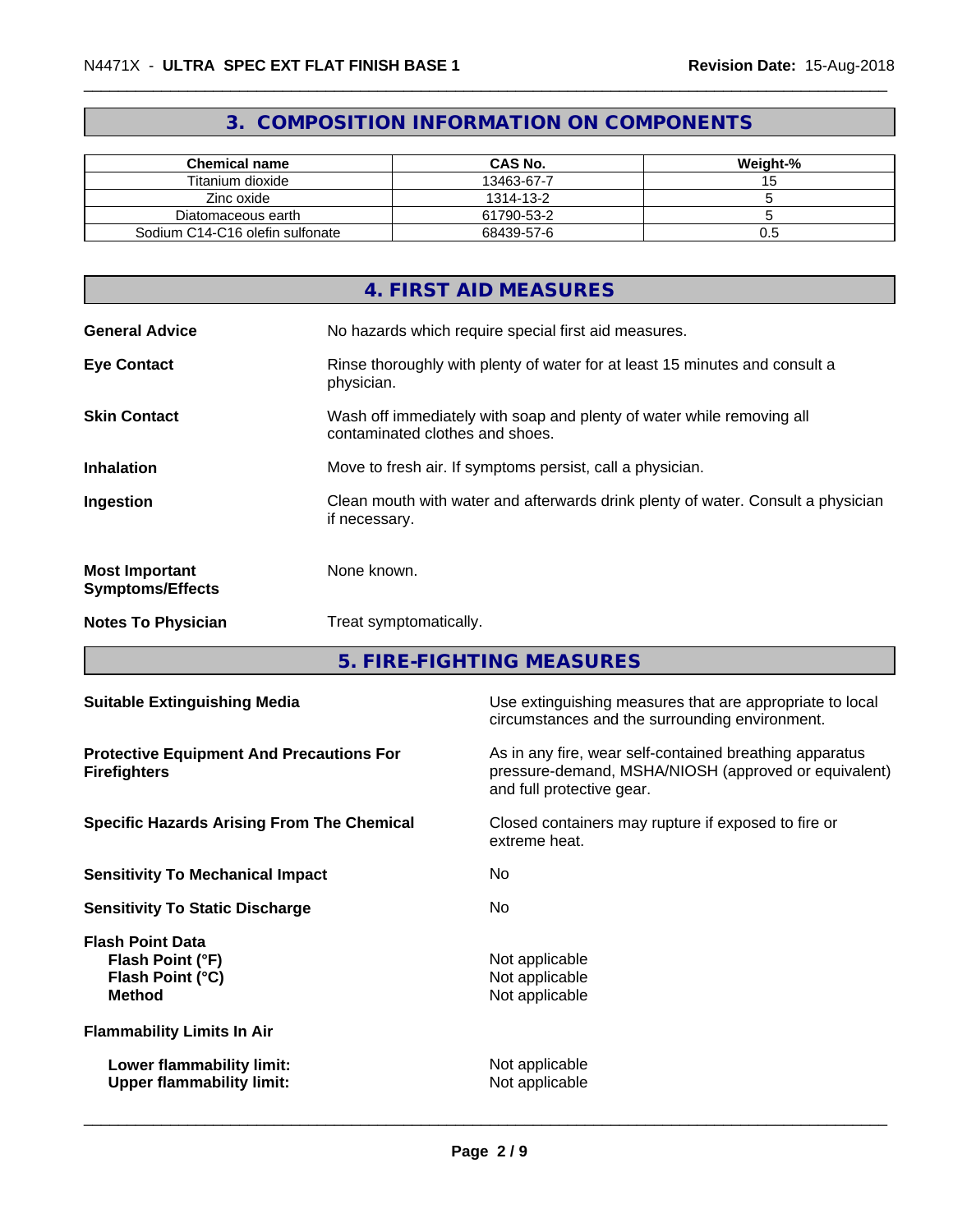# **NFPA Health:** 1 **Flammability:** 0 **Instability:** 0 **Special:** Not Applicable

### **NFPA Legend**

- 0 Not Hazardous
- 1 Slightly
- 2 Moderate
- 3 High
- 4 Severe

*The ratings assigned are only suggested ratings, the contractor/employer has ultimate responsibilities for NFPA ratings where this system is used.*

*Additional information regarding the NFPA rating system is available from the National Fire Protection Agency (NFPA) at www.nfpa.org.*

### **6. ACCIDENTAL RELEASE MEASURES**

| <b>Personal Precautions</b>      | Avoid contact with skin, eyes and clothing. Ensure adequate ventilation.                                                                                                         |  |  |  |
|----------------------------------|----------------------------------------------------------------------------------------------------------------------------------------------------------------------------------|--|--|--|
| <b>Other Information</b>         | Prevent further leakage or spillage if safe to do so.                                                                                                                            |  |  |  |
| <b>Environmental precautions</b> | See Section 12 for additional Ecological Information.                                                                                                                            |  |  |  |
| <b>Methods for Cleaning Up</b>   | Soak up with inert absorbent material. Sweep up and shovel into suitable<br>containers for disposal.                                                                             |  |  |  |
|                                  | 7. HANDLING AND STORAGE                                                                                                                                                          |  |  |  |
| <b>Handling</b>                  | Avoid contact with skin, eyes and clothing. Avoid breathing vapors, spray mists or<br>sanding dust. In case of insufficient ventilation, wear suitable respiratory<br>equipment. |  |  |  |
| <b>Storage</b>                   | Keep container tightly closed. Keep out of the reach of children.                                                                                                                |  |  |  |
| <b>Incompatible Materials</b>    | No information available                                                                                                                                                         |  |  |  |

### **8. EXPOSURE CONTROLS/PERSONAL PROTECTION**

### **Exposure Limits**

| <b>Chemical name</b> | <b>ACGIH TLV</b>          | <b>OSHA PEL</b>           |
|----------------------|---------------------------|---------------------------|
| Titanium dioxide     | 10 mg/m $3$ - TWA         | 15 mg/m $3$ - TWA         |
| Zinc oxide           | 2 mg/m <sup>3</sup> - TWA | 5 mg/m <sup>3</sup> - TWA |
|                      | 10 mg/m $3$ - STEL        | 15 mg/m $3$ - TWA         |
| Diatomaceous earth   | N/E                       |                           |
|                      |                           | 20 mppcf - TWA            |

### **Legend**

ACGIH - American Conference of Governmental Industrial Hygienists Exposure Limits OSHA - Occupational Safety & Health Administration Exposure Limits N/E - Not Established

**Engineering Measures** Ensure adequate ventilation, especially in confined areas.

 $\overline{\phantom{a}}$  ,  $\overline{\phantom{a}}$  ,  $\overline{\phantom{a}}$  ,  $\overline{\phantom{a}}$  ,  $\overline{\phantom{a}}$  ,  $\overline{\phantom{a}}$  ,  $\overline{\phantom{a}}$  ,  $\overline{\phantom{a}}$  ,  $\overline{\phantom{a}}$  ,  $\overline{\phantom{a}}$  ,  $\overline{\phantom{a}}$  ,  $\overline{\phantom{a}}$  ,  $\overline{\phantom{a}}$  ,  $\overline{\phantom{a}}$  ,  $\overline{\phantom{a}}$  ,  $\overline{\phantom{a}}$ 

### **Personal Protective Equipment**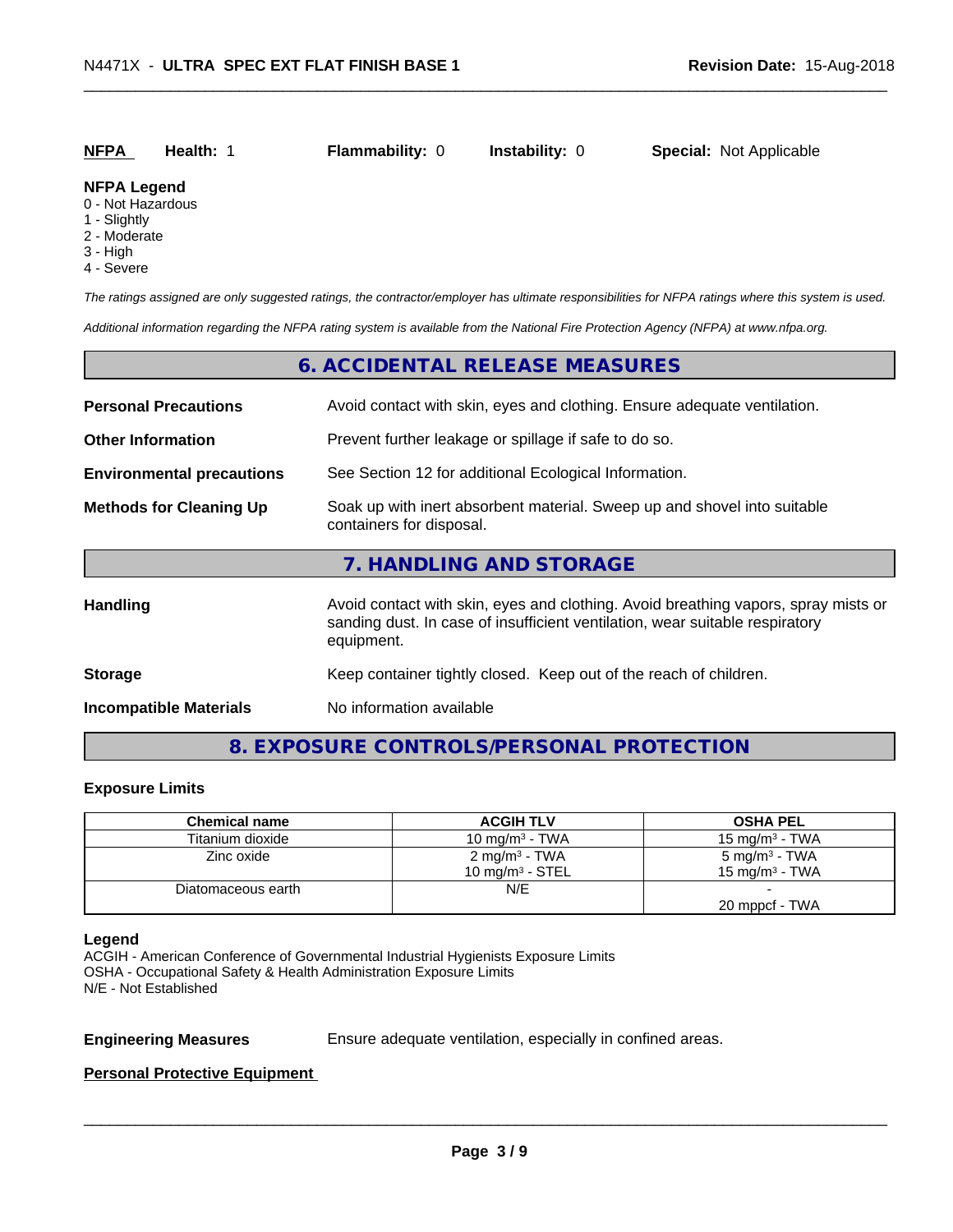| <b>Eye/Face Protection</b>    | Safety glasses with side-shields.                                        |
|-------------------------------|--------------------------------------------------------------------------|
| <b>Skin Protection</b>        | Protective gloves and impervious clothing.                               |
| <b>Respiratory Protection</b> | In case of insufficient ventilation wear suitable respiratory equipment. |
| Ivaiono Moncuros              | Avoid contact with skip eves and clothing. Remove and wash contaminated  |

**Hygiene Measures** Avoid contact with skin, eyes and clothing. Remove and wash contaminated clothing before re-use. Wash thoroughly after handling.

### **9. PHYSICAL AND CHEMICAL PROPERTIES**

**Appearance** liquid **Odor** little or no odor **Odor Threshold** No information available **Density (lbs/gal)** 11.2 - 11.6<br> **Specific Gravity** 1.34 - 1.39 **Specific Gravity pH** No information available **Viscosity (cps)** No information available **Solubility(ies)** No information available **Water solubility** No information available **Evaporation Rate No information available No information available Vapor pressure @20 °C (kPa)** No information available **Vapor density No information available No information available Wt. % Solids** 50 - 60<br> **Vol. % Solids** 50 - 60<br> **Vol. % Solids** 50 - 45 **Vol. % Solids Wt.** % Volatiles 40 - 50 **Vol. % Volatiles** 55 - 65 **VOC Regulatory Limit (g/L)** < 50 **Boiling Point (°F)** 212 **Boiling Point**  $(^{\circ}C)$  100 **Freezing Point (°F)** 32 **Freezing Point (°C)** 0 **Flash Point (°F)** Not applicable **Flash Point (°C)** Not applicable **Method** Not applicable<br> **Flammability (solid, gas)** Not applicable Not applicable **Flammability** (solid, gas) **Upper flammability limit:**<br> **Lower flammability limit:** Not applicable Not applicable **Lower flammability limit:**<br> **Autoignition Temperature (°F)** Not applicable havailable **Autoignition Temperature (°F) Autoignition Temperature (°C)** No information available **Decomposition Temperature (°F)** No information available **Decomposition Temperature (°C)**<br> **Partition coefficient**<br> **Partition coefficient**<br> **No** information available

# **No information available**

### **10. STABILITY AND REACTIVITY**

| <b>Reactivity</b>                       | Not Applicable                           |
|-----------------------------------------|------------------------------------------|
| <b>Chemical Stability</b>               | Stable under normal conditions.          |
| <b>Conditions to avoid</b>              | Prevent from freezing.                   |
| <b>Incompatible Materials</b>           | No materials to be especially mentioned. |
| <b>Hazardous Decomposition Products</b> | None under normal use.                   |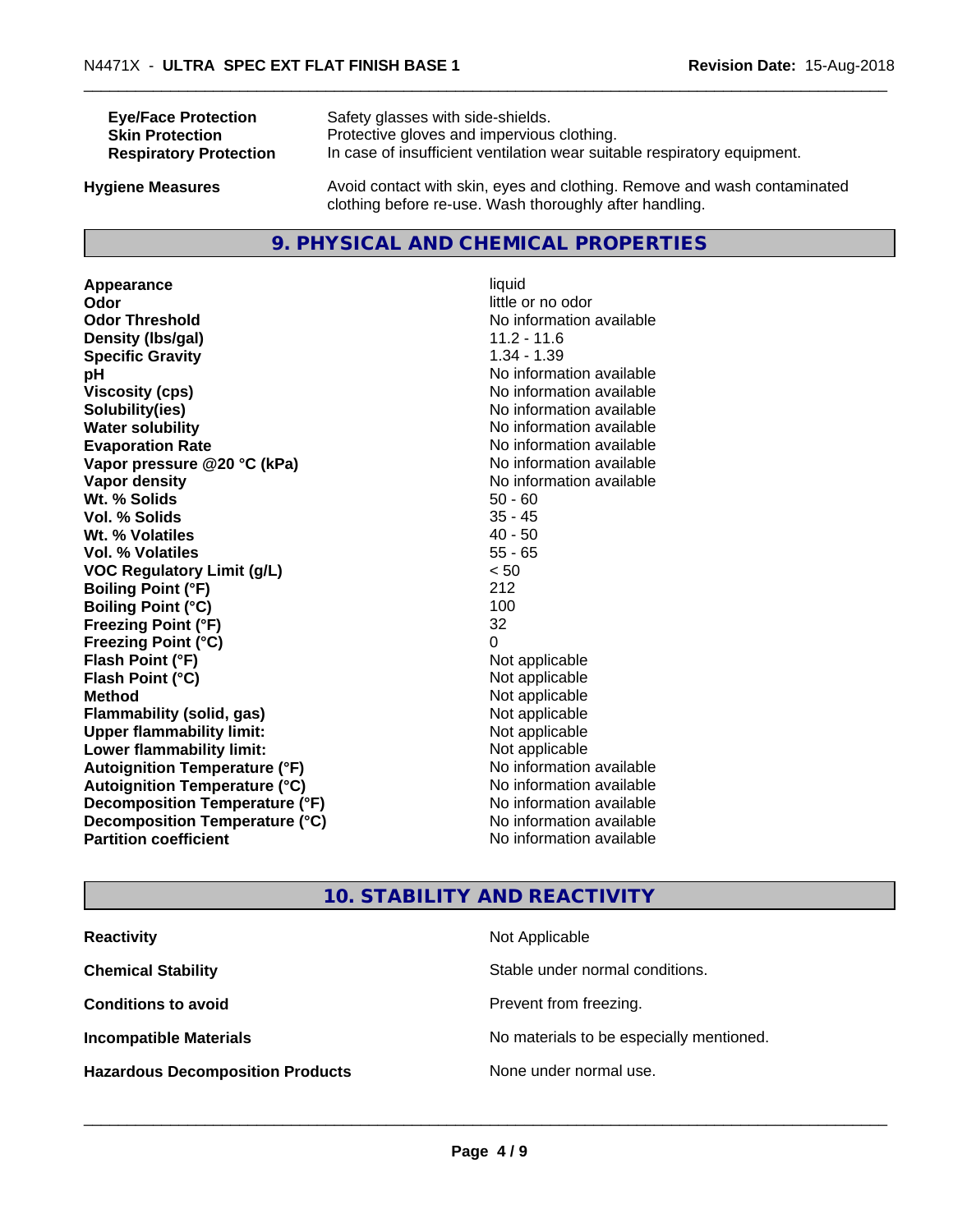| Possibility of hazardous reactions                                                                                                                                                                                                                                                                                                                                                                                      |             |                                                                                                                                                                                                                                                                                                                                                                                                          | None under normal conditions of use.                                                                                                                                 |             |
|-------------------------------------------------------------------------------------------------------------------------------------------------------------------------------------------------------------------------------------------------------------------------------------------------------------------------------------------------------------------------------------------------------------------------|-------------|----------------------------------------------------------------------------------------------------------------------------------------------------------------------------------------------------------------------------------------------------------------------------------------------------------------------------------------------------------------------------------------------------------|----------------------------------------------------------------------------------------------------------------------------------------------------------------------|-------------|
|                                                                                                                                                                                                                                                                                                                                                                                                                         |             | 11. TOXICOLOGICAL INFORMATION                                                                                                                                                                                                                                                                                                                                                                            |                                                                                                                                                                      |             |
| <b>Product Information</b>                                                                                                                                                                                                                                                                                                                                                                                              |             |                                                                                                                                                                                                                                                                                                                                                                                                          |                                                                                                                                                                      |             |
| Information on likely routes of exposure                                                                                                                                                                                                                                                                                                                                                                                |             |                                                                                                                                                                                                                                                                                                                                                                                                          |                                                                                                                                                                      |             |
| <b>Principal Routes of Exposure</b>                                                                                                                                                                                                                                                                                                                                                                                     |             | Eye contact, skin contact and inhalation.                                                                                                                                                                                                                                                                                                                                                                |                                                                                                                                                                      |             |
| <b>Acute Toxicity</b>                                                                                                                                                                                                                                                                                                                                                                                                   |             |                                                                                                                                                                                                                                                                                                                                                                                                          |                                                                                                                                                                      |             |
| <b>Product Information</b>                                                                                                                                                                                                                                                                                                                                                                                              |             | No information available                                                                                                                                                                                                                                                                                                                                                                                 |                                                                                                                                                                      |             |
| Symptoms related to the physical, chemical and toxicological characteristics                                                                                                                                                                                                                                                                                                                                            |             |                                                                                                                                                                                                                                                                                                                                                                                                          |                                                                                                                                                                      |             |
| <b>Symptoms</b>                                                                                                                                                                                                                                                                                                                                                                                                         |             | No information available                                                                                                                                                                                                                                                                                                                                                                                 |                                                                                                                                                                      |             |
| Delayed and immediate effects as well as chronic effects from short and long-term exposure                                                                                                                                                                                                                                                                                                                              |             |                                                                                                                                                                                                                                                                                                                                                                                                          |                                                                                                                                                                      |             |
| Eye contact<br><b>Skin contact</b><br><b>Inhalation</b><br>Ingestion<br><b>Sensitization</b><br><b>Neurological Effects</b><br><b>Mutagenic Effects</b><br><b>Reproductive Effects</b><br><b>Developmental Effects</b><br><b>Target organ effects</b><br><b>STOT - single exposure</b><br><b>STOT - repeated exposure</b><br>Other adverse effects<br><b>Aspiration Hazard</b><br><b>Numerical measures of toxicity</b> |             | May cause slight irritation.<br>skin and cause irritation.<br>May cause irritation of respiratory tract.<br>No information available<br>No information available.<br>No information available.<br>No information available.<br>No information available.<br>No information available.<br>No information available.<br>No information available.<br>No information available.<br>No information available | Substance may cause slight skin irritation. Prolonged or repeated contact may dry<br>Ingestion may cause gastrointestinal irritation, nausea, vomiting and diarrhea. |             |
| The following values are calculated based on chapter 3.1 of the GHS document                                                                                                                                                                                                                                                                                                                                            |             |                                                                                                                                                                                                                                                                                                                                                                                                          |                                                                                                                                                                      |             |
| <b>ATEmix (oral)</b>                                                                                                                                                                                                                                                                                                                                                                                                    | 52245 mg/kg |                                                                                                                                                                                                                                                                                                                                                                                                          |                                                                                                                                                                      |             |
| <b>Component Information</b><br>Titanium dioxide<br>LD50 Oral: > 10000 mg/kg (Rat)<br>Zinc oxide<br>LD50 Oral: 5000 mg/kg (Rat)<br>LC50 Inhalation (Dust): $> 5700$ mg/m <sup>3</sup> (Rat, 4 hr.)                                                                                                                                                                                                                      |             |                                                                                                                                                                                                                                                                                                                                                                                                          |                                                                                                                                                                      |             |
| Carcinogenicity<br>The information below indicates whether each agency has listed any ingredient as a carcinogen:.                                                                                                                                                                                                                                                                                                      |             |                                                                                                                                                                                                                                                                                                                                                                                                          |                                                                                                                                                                      |             |
| <b>Chemical name</b>                                                                                                                                                                                                                                                                                                                                                                                                    |             | <b>IARC</b>                                                                                                                                                                                                                                                                                                                                                                                              | <b>NTP</b>                                                                                                                                                           | <b>OSHA</b> |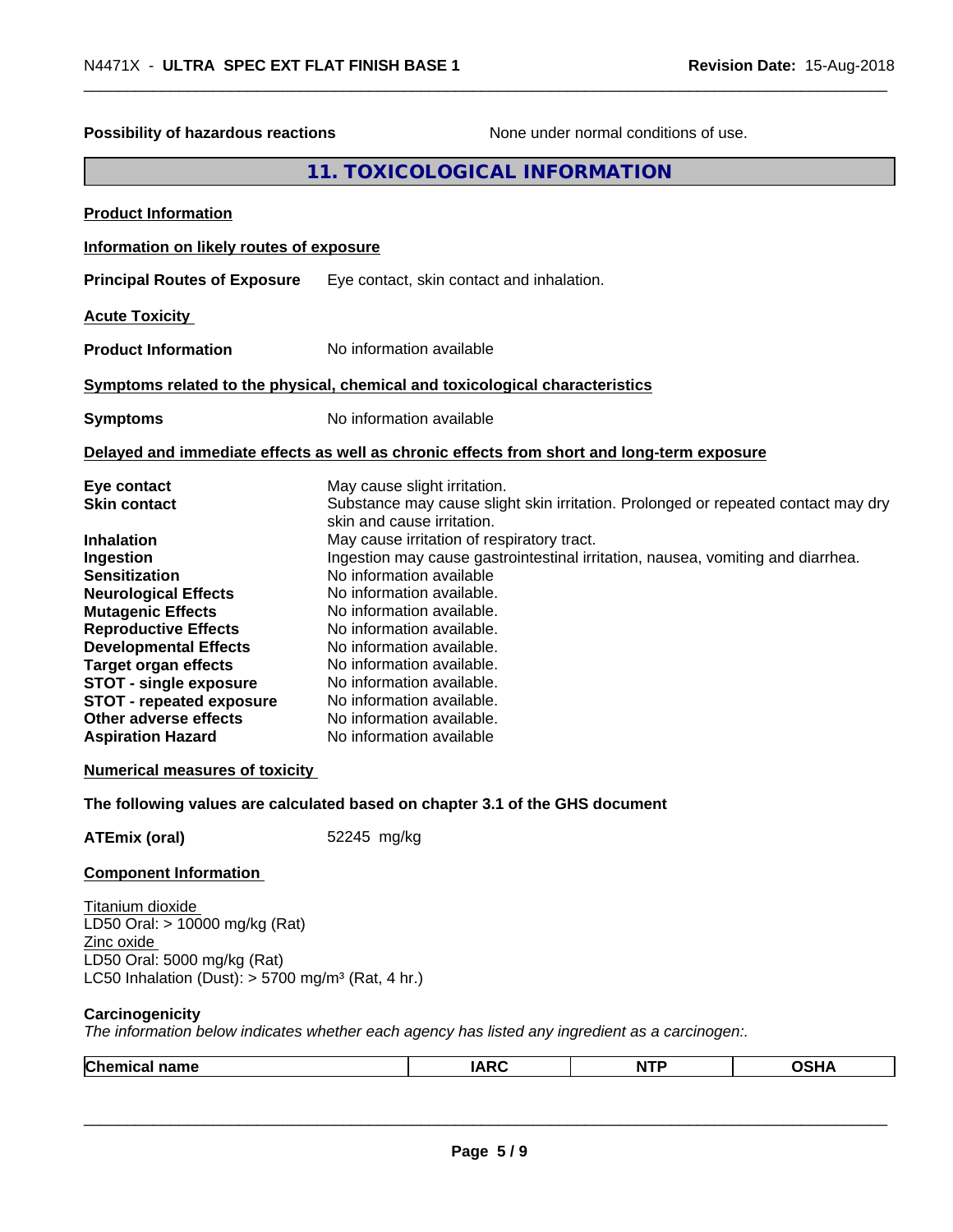|                                                                                                                                                                                                                                                                                                                                                                                                                                                                                                  | ם מ<br>.<br>nun<br>наг<br><u>_ _</u> | $\overline{\phantom{a}}$<br>$\pm 10^{+1}$<br>'Ste⊾<br>.<br>$- - - - - -$ |
|--------------------------------------------------------------------------------------------------------------------------------------------------------------------------------------------------------------------------------------------------------------------------------------------------------------------------------------------------------------------------------------------------------------------------------------------------------------------------------------------------|--------------------------------------|--------------------------------------------------------------------------|
| $\frac{1}{2} \left( \frac{1}{2} \right) \left( \frac{1}{2} \right) \left( \frac{1}{2} \right) \left( \frac{1}{2} \right) \left( \frac{1}{2} \right) \left( \frac{1}{2} \right) \left( \frac{1}{2} \right) \left( \frac{1}{2} \right) \left( \frac{1}{2} \right) \left( \frac{1}{2} \right) \left( \frac{1}{2} \right) \left( \frac{1}{2} \right) \left( \frac{1}{2} \right) \left( \frac{1}{2} \right) \left( \frac{1}{2} \right) \left( \frac{1}{2} \right) \left( \frac$<br>dioxide<br>itanium | <br>naer<br>. JII 1                  |                                                                          |

• Although IARC has classified titanium dioxide as possibly carcinogenic to humans (2B), their summary concludes: "No significant exposure to titanium dioxide is thought to occur during the use of products in which titanium dioxide is bound to other materials, such as paint."

### **Legend**

IARC - International Agency for Research on Cancer NTP - National Toxicity Program OSHA - Occupational Safety & Health Administration

**12. ECOLOGICAL INFORMATION**

### **Ecotoxicity Effects**

The environmental impact of this product has not been fully investigated.

### **Product Information**

### **Acute Toxicity to Fish**

No information available

### **Acute Toxicity to Aquatic Invertebrates**

No information available

### **Acute Toxicity to Aquatic Plants**

No information available

### **Persistence / Degradability**

No information available.

### **Bioaccumulation**

No information available.

### **Mobility in Environmental Media**

No information available.

### **Ozone**

No information available

### **Component Information**

### **Acute Toxicity to Fish**

Titanium dioxide  $LC50:$  > 1000 mg/L (Fathead Minnow - 96 hr.)

### **Acute Toxicity to Aquatic Invertebrates**

No information available

### **Acute Toxicity to Aquatic Plants**

No information available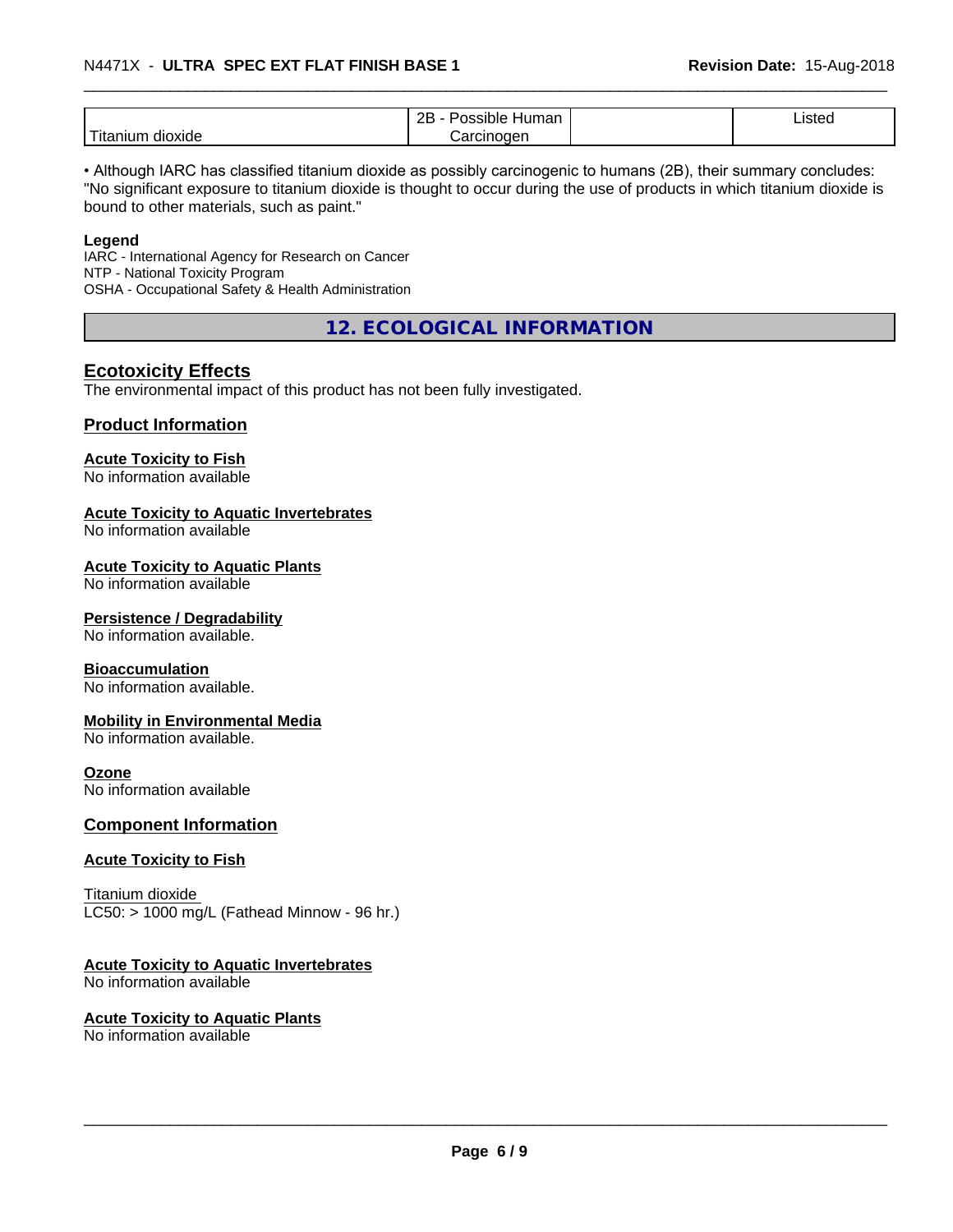|                                  | 13. DISPOSAL CONSIDERATIONS                                                                                                                                                                                               |
|----------------------------------|---------------------------------------------------------------------------------------------------------------------------------------------------------------------------------------------------------------------------|
| <b>Waste Disposal Method</b>     | Dispose of in accordance with federal, state, and local regulations. Local<br>requirements may vary, consult your sanitation department or state-designated<br>environmental protection agency for more disposal options. |
|                                  | 14. TRANSPORT INFORMATION                                                                                                                                                                                                 |
| <b>DOT</b>                       | Not regulated                                                                                                                                                                                                             |
| ICAO / IATA                      | Not regulated                                                                                                                                                                                                             |
| IMDG / IMO                       | Not regulated                                                                                                                                                                                                             |
|                                  | <b>15. REGULATORY INFORMATION</b>                                                                                                                                                                                         |
| <b>International Inventories</b> |                                                                                                                                                                                                                           |

| <b>TSCA: United States</b> | Yes - All components are listed or exempt. |
|----------------------------|--------------------------------------------|
| <b>DSL: Canada</b>         | Yes - All components are listed or exempt. |

### **Federal Regulations**

### **SARA 311/312 hazardous categorization**

| Acute health hazard               | No. |  |
|-----------------------------------|-----|--|
| Chronic Health Hazard             | No. |  |
| Fire hazard                       | No. |  |
| Sudden release of pressure hazard | Nο  |  |
| Reactive Hazard                   | Nο  |  |

### **SARA 313**

Section 313 of Title III of the Superfund Amendments and Reauthorization Act of 1986 (SARA). This product contains a chemical or chemicals which are subject to the reporting requirements of the Act and Title 40 of the Code of Federal Regulations, Part 372:

| <b>Chemical name</b> | CAS No.   | Weight-% | <b>CERCLA/SARA 313</b><br>(de minimis concentration) |
|----------------------|-----------|----------|------------------------------------------------------|
| Zinc oxide           | 1314-13-2 |          |                                                      |

### **Clean Air Act,Section 112 Hazardous Air Pollutants (HAPs) (see 40 CFR 61)**

This product contains the following HAPs:

*None*

### **US State Regulations**

### **California Proposition 65**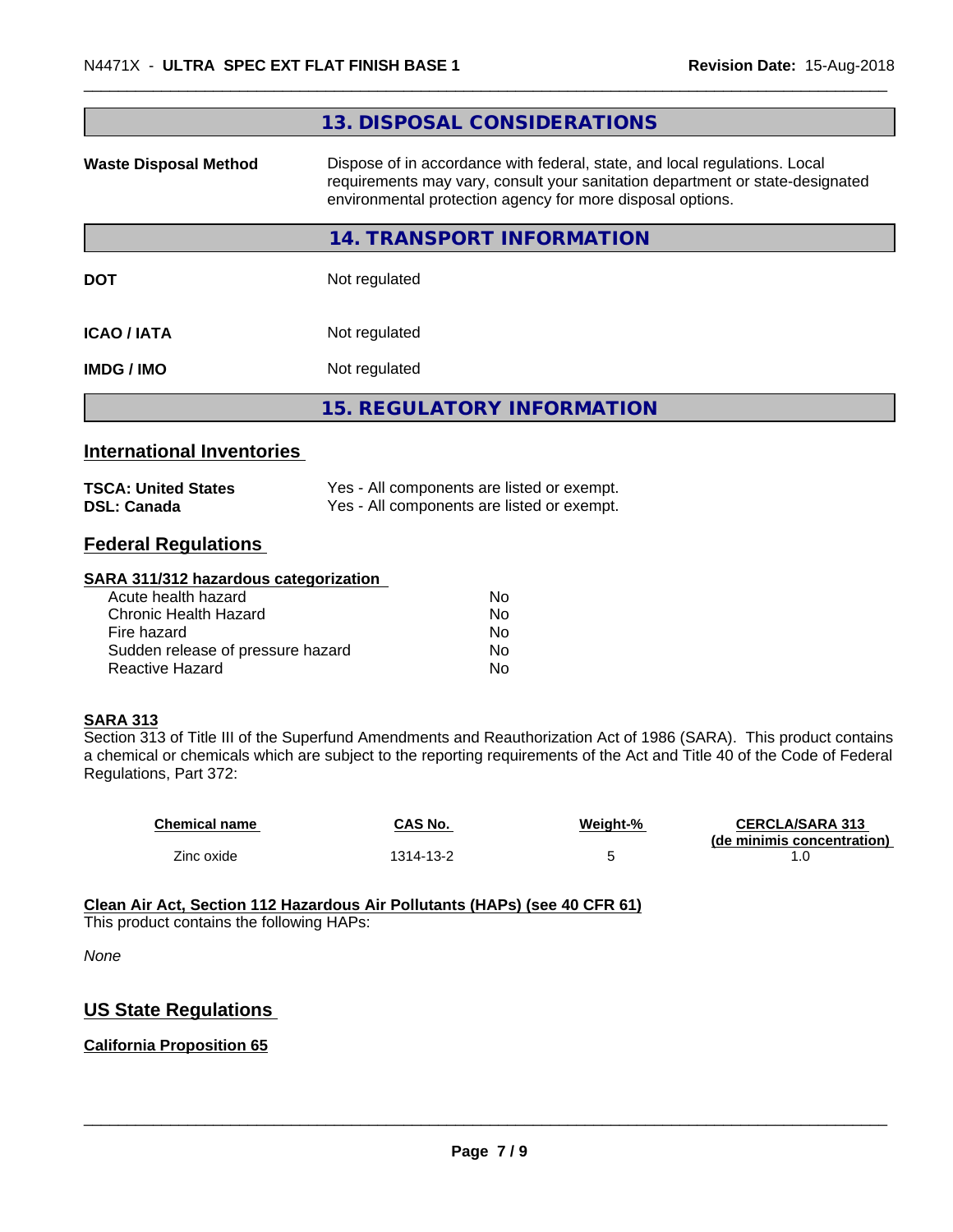# **AVIMARNING:** Cancer and Reproductive Harm– www.P65warnings.ca.gov

### **State Right-to-Know**

| <b>Chemical name</b> | <b>Massachusetts</b> | <b>New Jersey</b> | Pennsylvania |
|----------------------|----------------------|-------------------|--------------|
| Titanium dioxide     |                      |                   |              |
| Zinc oxide           |                      |                   |              |
| Diatomaceous earth   |                      |                   |              |

### **Legend**

X - Listed

### **16. OTHER INFORMATION**

| <u>HMIS</u> -      | Health: 1 | <b>Flammability: 0</b> | <b>Reactivity: 0</b> | $PPE: -$ |  |
|--------------------|-----------|------------------------|----------------------|----------|--|
| <b>HMIS Legend</b> |           |                        |                      |          |  |

### 0 - Minimal Hazard

- 1 Slight Hazard
- 2 Moderate Hazard
- 3 Serious Hazard
- 4 Severe Hazard
- \* Chronic Hazard
- X Consult your supervisor or S.O.P. for "Special" handling instructions.

*Note: The PPE rating has intentionally been left blank. Choose appropriate PPE that will protect employees from the hazards the material will present under the actual normal conditions of use.*

*Caution: HMISÒ ratings are based on a 0-4 rating scale, with 0 representing minimal hazards or risks, and 4 representing significant hazards or risks. Although HMISÒ ratings are not required on MSDSs under 29 CFR 1910.1200, the preparer, has chosen to provide them. HMISÒ ratings are to be used only in conjunction with a fully implemented HMISÒ program by workers who have received appropriate HMISÒ training. HMISÒ is a registered trade and service mark of the NPCA. HMISÒ materials may be purchased exclusively from J. J. Keller (800) 327-6868.*

 **WARNING!** If you scrape, sand, or remove old paint, you may release lead dust. LEAD IS TOXIC. EXPOSURE TO LEAD DUST CAN CAUSE SERIOUS ILLNESS, SUCH AS BRAIN DAMAGE, ESPECIALLY IN CHILDREN. PREGNANT WOMEN SHOULD ALSO AVOID EXPOSURE.Wear a NIOSH approved respirator to control lead exposure. Clean up carefully with a HEPA vacuum and a wet mop. Before you start, find out how to protect yourself and your family by contacting the National Lead Information Hotline at 1-800-424-LEAD or log on to www.epa.gov/lead.

| <b>Prepared By</b>                               | <b>Product Stewardship Department</b><br>Benjamin Moore & Co.<br>101 Paragon Drive<br>Montvale, NJ 07645<br>800-225-5554 |  |
|--------------------------------------------------|--------------------------------------------------------------------------------------------------------------------------|--|
| <b>Revision Date:</b><br><b>Revision Summary</b> | 15-Aug-2018<br>Not available                                                                                             |  |

### Disclaimer

The information contained herein is presented in good faith and believed to be accurate as of the effective date shown above. This information is furnished without warranty of any kind. Employers should use this information only as a